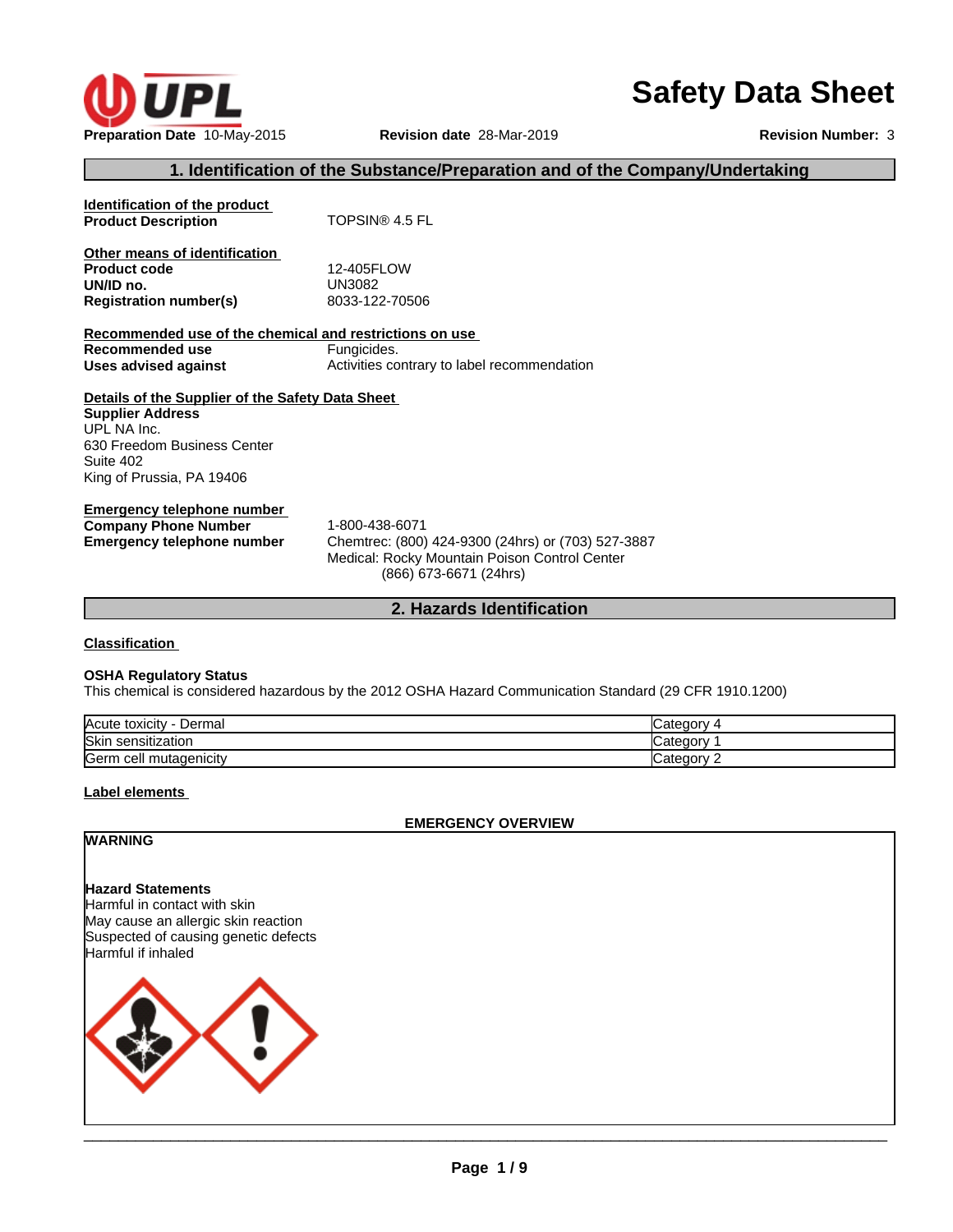**Appearance** Light red **Physical state** Liquid

 $\overline{\phantom{a}}$  ,  $\overline{\phantom{a}}$  ,  $\overline{\phantom{a}}$  ,  $\overline{\phantom{a}}$  ,  $\overline{\phantom{a}}$  ,  $\overline{\phantom{a}}$  ,  $\overline{\phantom{a}}$  ,  $\overline{\phantom{a}}$  ,  $\overline{\phantom{a}}$  ,  $\overline{\phantom{a}}$  ,  $\overline{\phantom{a}}$  ,  $\overline{\phantom{a}}$  ,  $\overline{\phantom{a}}$  ,  $\overline{\phantom{a}}$  ,  $\overline{\phantom{a}}$  ,  $\overline{\phantom{a}}$ 

**Odor** no data available

#### **Precautionary Statements - Prevention**

Obtain special instructions before use Do not handle until all safety precautions have been read and understood Wear cold insulating gloves/face shield/eye protection Do not breathe dust/fume/gas/mist/vapors/spray Use only outdoors or in a well-ventilated area In case of inadequate ventilation wear respiratory protection Contaminated work clothing should not be allowed out of the workplace Wear protective gloves

#### **Precautionary Statements - Response**

IF exposed or concerned: Get medical advice/attention IF ON SKIN: Wash with plenty of soap and water Call a POISON CENTER or doctor if you feel unwell Wash contaminated clothing before reuse If skin irritation or rash occurs: Get medical advice/attention IF INHALED: Remove victim to fresh air and keep at rest in a position comfortable for breathing Immediately call a POISON CENTER or doctor/physician

#### **Precautionary Statements - Storage**

Store locked up Store in a well-ventilated place. Keep container tightly closed

#### **Precautionary Statements - Disposal**

Dispose of contents/container to an approved waste disposal plant

#### **Hazards Not Otherwise Classified (HNOC)**

#### **OTHER INFORMATION**

• MAY BE HARMFUL IF SWALLOWED

• Very toxic to aquatic life

• Very toxic to aquatic life with long lasting effects

### **3. Composition/information on Ingredients**

| <b>Chemical name</b>               | <b>CAS No</b> | Weight-% |
|------------------------------------|---------------|----------|
| Thiophanate-methyl                 | 23564-05-8    | 45       |
| .2-Benziosothiazolin-3-one (Proxel | 2634-33-5     | ◡.∠      |
| GXL                                |               |          |

If CAS number is "proprietary", the specific chemical identity and percentage of composition has been withheld as a trade secret.

# **4. First aid measures FIRST AID MEASURES Eye contact** Hold eye open and rinse slowly and gently with water for 15 - 20 minutes. Remove contact lenses, if present, after 5 minutes, then continue rinsing eye. Call a poison control center or doctor for treatment advice. **Skin contact** Wash off immediately with plenty of water for at least 15 minutes. Call a poison control center or doctor for treatment advice. **Inhalation** Move to fresh air in case of accidental inhalation of vapors or decomposition products. If symptoms persist, call a physician. Immediate medical attention is required. Call a physician or poison control center immediately. Toxic by inhalation. **Ingestion Ingestion Do not induce vomiting without medical advice. Never give anything by mouth to an**  $\overline{\phantom{a}}$  ,  $\overline{\phantom{a}}$  ,  $\overline{\phantom{a}}$  ,  $\overline{\phantom{a}}$  ,  $\overline{\phantom{a}}$  ,  $\overline{\phantom{a}}$  ,  $\overline{\phantom{a}}$  ,  $\overline{\phantom{a}}$  ,  $\overline{\phantom{a}}$  ,  $\overline{\phantom{a}}$  ,  $\overline{\phantom{a}}$  ,  $\overline{\phantom{a}}$  ,  $\overline{\phantom{a}}$  ,  $\overline{\phantom{a}}$  ,  $\overline{\phantom{a}}$  ,  $\overline{\phantom{a}}$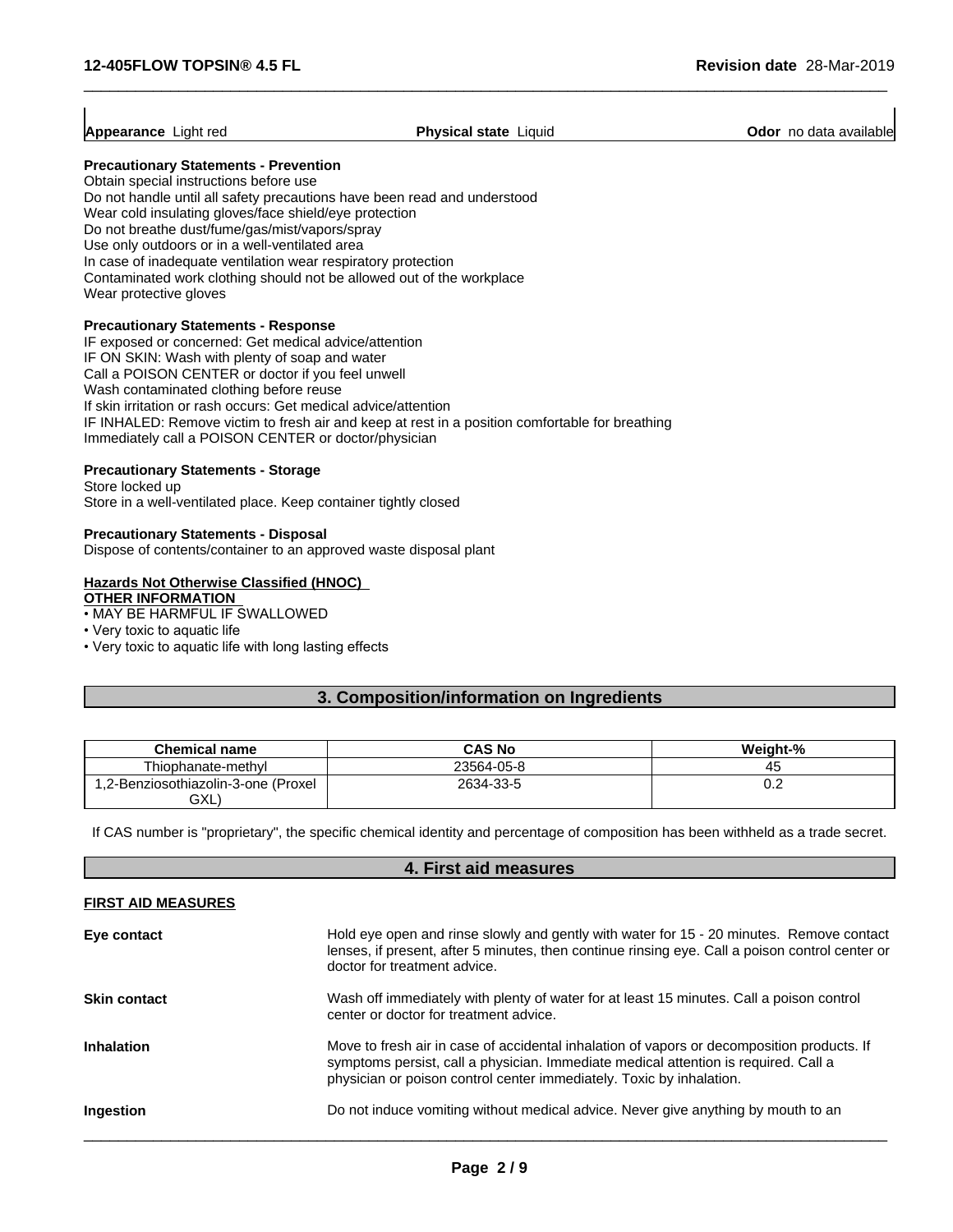|                                                                                                                                      | unconscious person. Call a physician. Clean mouth with water and drink afterwards plenty<br>of water afterwards.                                                                                                                                                                                                                                        |
|--------------------------------------------------------------------------------------------------------------------------------------|---------------------------------------------------------------------------------------------------------------------------------------------------------------------------------------------------------------------------------------------------------------------------------------------------------------------------------------------------------|
| <b>Protection of First-aiders</b>                                                                                                    | Use personal protective equipment.                                                                                                                                                                                                                                                                                                                      |
| <b>Most Important Symptoms and Effects, Both Acute and Delayed</b>                                                                   |                                                                                                                                                                                                                                                                                                                                                         |
| <b>Most Important Symptoms and</b><br><b>Effects</b>                                                                                 | no data available.                                                                                                                                                                                                                                                                                                                                      |
|                                                                                                                                      | Indication of Any Immediate Medical Attention and Special Treatment Needed                                                                                                                                                                                                                                                                              |
| Notes to physician                                                                                                                   | Treat symptomatically.                                                                                                                                                                                                                                                                                                                                  |
|                                                                                                                                      | 5. Fire-fighting measures                                                                                                                                                                                                                                                                                                                               |
| Suitable extinguishing media<br>Carbon dioxide (CO2).<br>Use:. Dry chemical. Water spray. alcohol-resistant foam.                    |                                                                                                                                                                                                                                                                                                                                                         |
| Unsuitable extinguishing media no data available.                                                                                    |                                                                                                                                                                                                                                                                                                                                                         |
| Specific hazards arising from the chemical                                                                                           | Thermal decomposition can lead to release of irritating gases and vapours.                                                                                                                                                                                                                                                                              |
| Hazardous combustion products No information available.                                                                              |                                                                                                                                                                                                                                                                                                                                                         |
| <b>Explosion data</b><br>Protective equipment and precautions for firefighters<br>(approved or equivalent) and full protective gear. | Use personal protective equipment. As in any fire, wear self-contained breathing apparatus pressure-demand, MSHA/NIOSH                                                                                                                                                                                                                                  |
|                                                                                                                                      | 6. Accidental release measures                                                                                                                                                                                                                                                                                                                          |
|                                                                                                                                      | <b>Personal precautions, protective equipment and emergency procedures</b>                                                                                                                                                                                                                                                                              |
| <b>Personal Precautions</b>                                                                                                          | Avoid contact with skin and eyes. Wear protective gloves/protective clothing and eye/face<br>protection. Wash thoroughly after handling.                                                                                                                                                                                                                |
| <b>Environmental Precautions</b>                                                                                                     |                                                                                                                                                                                                                                                                                                                                                         |
| <b>Environmental precautions</b>                                                                                                     | Consult a regulatory specialist to determine appropriate state or local reporting<br>requirements, for assistance in waste characterization and/or hazardous waste disposal<br>and other requirements listed in pertinent environmental permits. Beware of vapors<br>accumulating to form explosive concentrations. Vapors can accumulate in low areas. |
| Methods and material for containment and cleaning up                                                                                 |                                                                                                                                                                                                                                                                                                                                                         |
| <b>Methods for Clean-Up</b>                                                                                                          | Soak up with inert absorbent material (e.g. sand, silica gel, acid binder, universal binder,<br>sawdust). Sweep up and shovel into suitable containers for disposal.                                                                                                                                                                                    |
|                                                                                                                                      | 7. Handling and Storage                                                                                                                                                                                                                                                                                                                                 |
| <b>Precautions for safe handling</b>                                                                                                 |                                                                                                                                                                                                                                                                                                                                                         |
| <b>Handling</b>                                                                                                                      | Wear personal protective equipment. Avoid contact with skin and eyes. Do not eat, drink or<br>smoke when using this product. Keep out of reach of children. Wash thoroughly after<br>handling.                                                                                                                                                          |
| Conditions for safe storage, including any incompatibilities                                                                         |                                                                                                                                                                                                                                                                                                                                                         |
| <b>Storage</b>                                                                                                                       | Keep out of the reach of children. Keep in a dry, cool and well-ventilated place.                                                                                                                                                                                                                                                                       |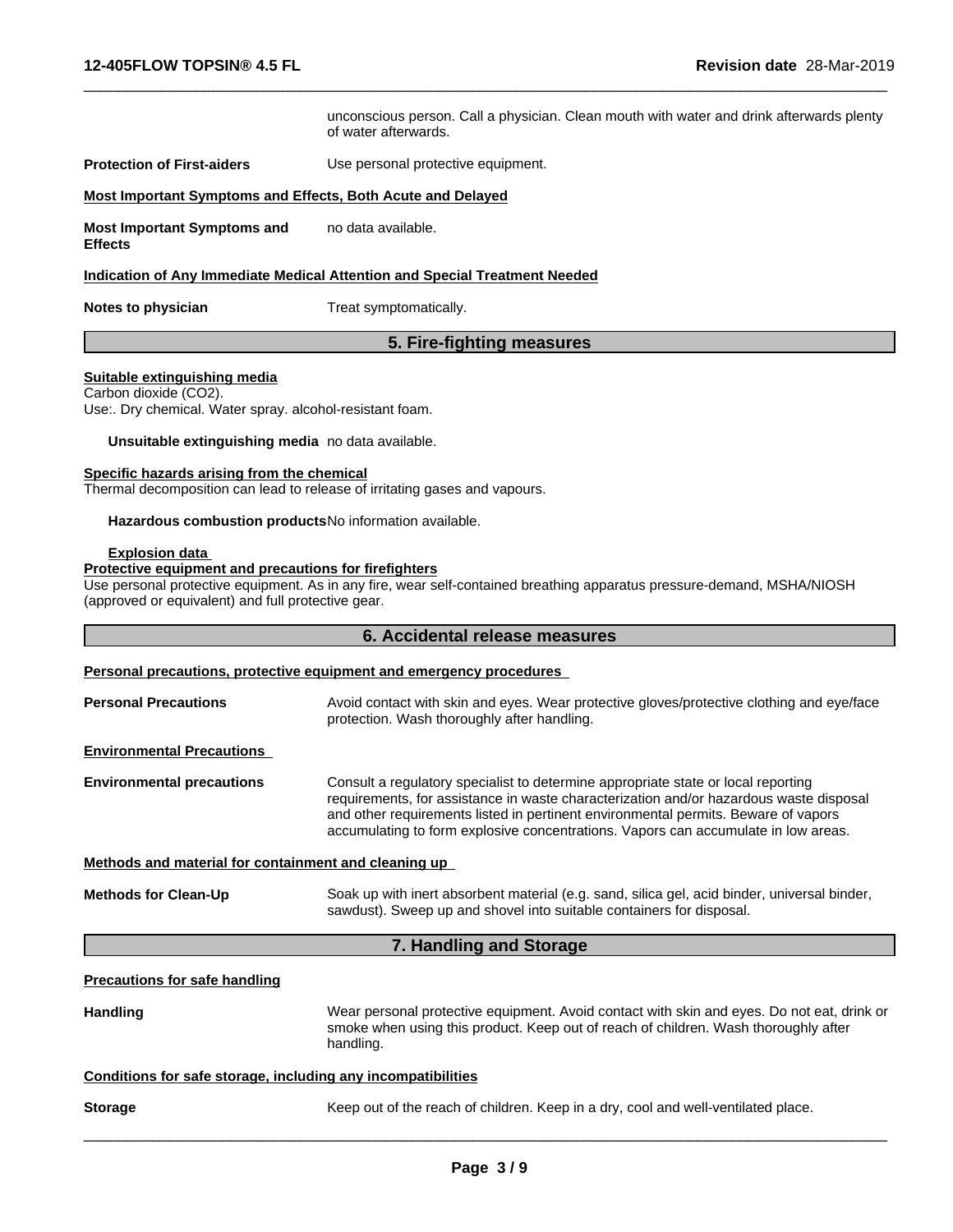**incompatible materials** Strong oxidizing agents.

# **8. Exposure Controls/Personal Protection Exposure guidelines** This product does not contain any hazardous materials with occupational exposure limits established by the region specific regulatory bodies. **Engineering controls** Investigate engineering techniques to reduce exposures. Local mechanical exhaust ventilation is preferred. Consult ACGIH ventilation manual or NFPA Standard 91 for design of exhaust systems. **Personal protective equipment Eye/Face Protection** Use eye protection to avoid eye contact. Where there is potential for eye contact have eye

 $\overline{\phantom{a}}$  ,  $\overline{\phantom{a}}$  ,  $\overline{\phantom{a}}$  ,  $\overline{\phantom{a}}$  ,  $\overline{\phantom{a}}$  ,  $\overline{\phantom{a}}$  ,  $\overline{\phantom{a}}$  ,  $\overline{\phantom{a}}$  ,  $\overline{\phantom{a}}$  ,  $\overline{\phantom{a}}$  ,  $\overline{\phantom{a}}$  ,  $\overline{\phantom{a}}$  ,  $\overline{\phantom{a}}$  ,  $\overline{\phantom{a}}$  ,  $\overline{\phantom{a}}$  ,  $\overline{\phantom{a}}$ 

flushing equipment available. Safety glasses with side-shields. **Skin protection** Wear protective gloves/clothing. Socks and footwear. **Respiratory protection** Where airborne exposure is likely, use NIOSH approved respiratory protection equipment appropriate to the material and/or its components. Full facepiece equipment is recommended and, if used, replaces need for face shield and/or chemical goggles. If exposures cannot be kept at a minimum with engineering controls, consult respirator manufacturer to determine appropriate type equipment for given application. Observe respirator use limitations specified by NIOSH or the manufacturer. For emergency and other conditions where there may be a potential for significant exposure, use an approved full face positive-pressure, self-contained breathing apparatus. Respiratory protection programs must comply with 29 CFR 1910.134.

#### **General hygiene considerations**

Do not eat, drink or smoke when using this product. Wear suitable gloves and eye/face protection. Wash hands before breaks and immediately after handling the product.

### **9. Physical and Chemical Properties**

#### **Information on basic physical and chemical properties**

| <b>Physical state</b><br>Appearance<br>color                                                                                                                                                                                                                                                                                                                                                                                                                                                                                                                                                                                  | Liquid<br>Light red<br>No information available                                                                                                                                                                                                                                                                                                                                                                                                  | Odor              | no data available |
|-------------------------------------------------------------------------------------------------------------------------------------------------------------------------------------------------------------------------------------------------------------------------------------------------------------------------------------------------------------------------------------------------------------------------------------------------------------------------------------------------------------------------------------------------------------------------------------------------------------------------------|--------------------------------------------------------------------------------------------------------------------------------------------------------------------------------------------------------------------------------------------------------------------------------------------------------------------------------------------------------------------------------------------------------------------------------------------------|-------------------|-------------------|
| <b>Property</b><br>рH<br>Melting point/freezing point<br><b>Boiling Point/Range</b><br><b>Flash Point</b><br><b>Evaporation Rate</b><br>Flammability (solid, gas)<br><b>Flammability limit in air</b><br><b>Upper Flammability Limit</b><br><b>Lower Flammability Limit</b><br>vapor pressure<br><b>Vapor Density</b><br><b>Specific gravity</b><br><b>Water solubility</b><br><b>Solubility in Other Solvents</b><br><b>Partition coefficient: n-octanol/waterNo information available</b><br><b>Autoignition temperature</b><br><b>Decomposition temperature</b><br><b>Viscosity, kinematic</b><br><b>Dynamic viscosity</b> | <b>VALUES</b><br>6<br>45 °F<br>7 °C /<br>No information available<br>No information available<br>No information available<br>No information available<br>No information available<br>No information available<br>No information available<br>No information available<br>1.1974<br>No information available<br>No information available<br>no data available<br>No information available<br>No information available<br>No information available | Remarks/ • Method |                   |
| <b>Explosive properties</b><br><b>Oxidizing properties</b>                                                                                                                                                                                                                                                                                                                                                                                                                                                                                                                                                                    | No information available<br>No information available                                                                                                                                                                                                                                                                                                                                                                                             |                   |                   |

#### **OTHER INFORMATION**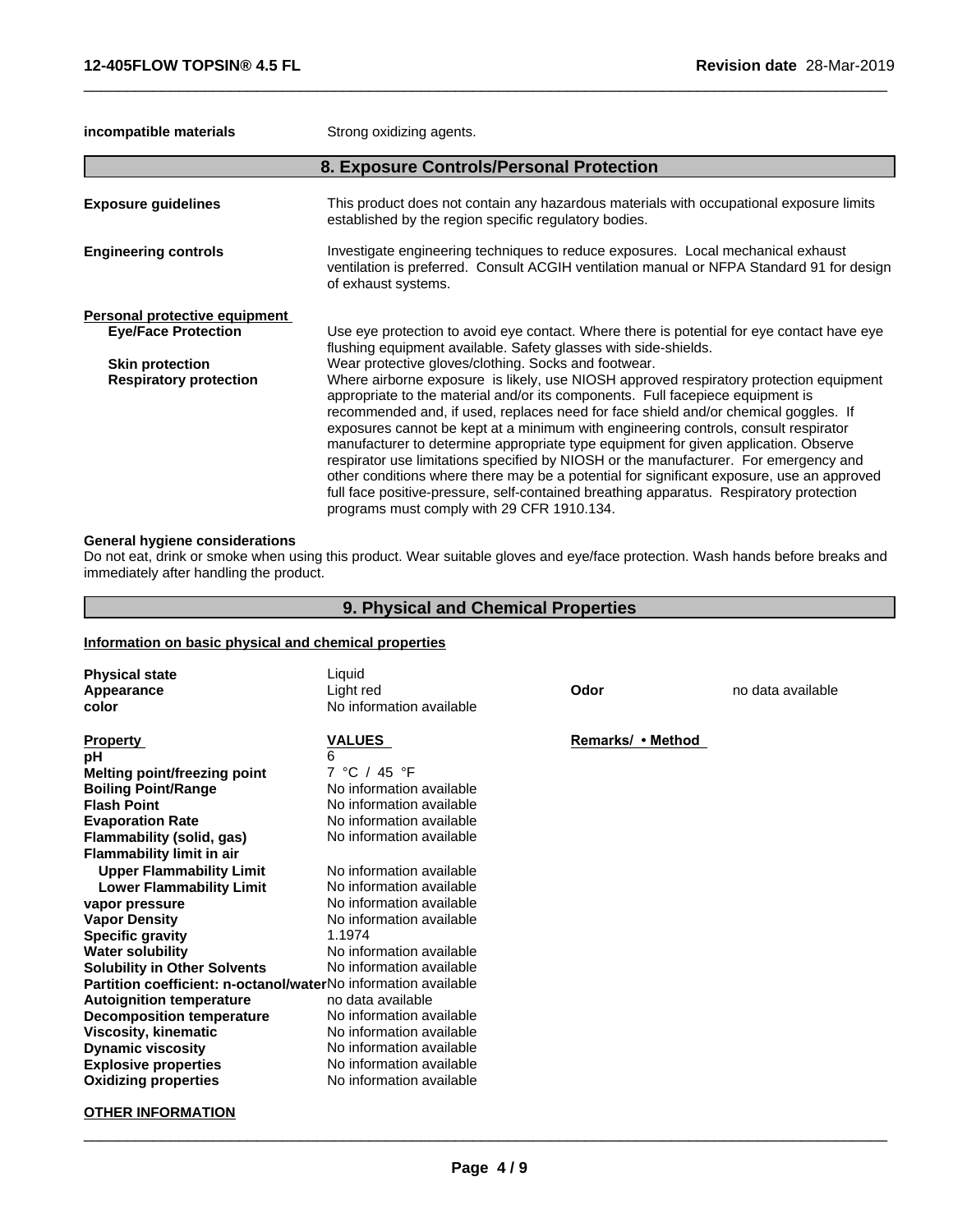**Bulk density** 

**Softening point**<br> **Consular weight**<br> **No information available**<br> **No information available molecular weight weight** No information available<br> **VOC Content No information available VOC Content**<br> **Liquid Density**<br> **Liquid Density**<br> **No information available** No information available<br>9.974 lb/gal

# **10. Stability and Reactivity**

 $\overline{\phantom{a}}$  ,  $\overline{\phantom{a}}$  ,  $\overline{\phantom{a}}$  ,  $\overline{\phantom{a}}$  ,  $\overline{\phantom{a}}$  ,  $\overline{\phantom{a}}$  ,  $\overline{\phantom{a}}$  ,  $\overline{\phantom{a}}$  ,  $\overline{\phantom{a}}$  ,  $\overline{\phantom{a}}$  ,  $\overline{\phantom{a}}$  ,  $\overline{\phantom{a}}$  ,  $\overline{\phantom{a}}$  ,  $\overline{\phantom{a}}$  ,  $\overline{\phantom{a}}$  ,  $\overline{\phantom{a}}$ 

### **Reactivity**

no data available

#### **Chemical stability**

Stable under normal conditions. Hazardous polymerisation does not occur.

#### **Possibility of hazardous reactions**

None under normal processing.

**Hazardous polymerization** Hazardous polymerisation does not occur.

#### **Conditions to avoid** No information available.

**incompatible materials** Strong oxidizing agents.

#### **Hazardous decomposition products**

Carbon oxides.

### **11. Toxicological Information**

### **Information on Likely Routes of Exposure**

| <b>Product information</b>           | Single exposure studies indicate:<br>Oral: Practically non-toxic to rats (LD50 > 5,000 mg/kg)<br>Dermal: No more than slightly toxic to rabbits (LD50 > 2,000 mg/kg)<br>Inhalation: SLightly toxic to rats (4 hr LC50 1.8 mg/l)<br>Skin Irritation: Non-irritating to rabbits<br>Eye Irritation: Non-irritating to rabbits<br>Skin allergy was observed in guinea pigs following repeated exposure. Repeated or<br>long-term oral administration produced effects on the thyroid, liver or kidneys in rats, mice<br>and dogs. An increased incidence of liver tumors was observed in mice and thyroid tumors<br>were observed in male rats following long-term oral exposure.<br>No effects were seen on the ability of male or female rats to reproduce when exposed orally<br>for 2 successive generations. No birth defects were observed in the offspring of rats<br>exposed orally during pregnancy. In rabbits, developmental effects were noted only at<br>maternally toxic doses. No genetic changes were observed in tests using animal cells. |
|--------------------------------------|---------------------------------------------------------------------------------------------------------------------------------------------------------------------------------------------------------------------------------------------------------------------------------------------------------------------------------------------------------------------------------------------------------------------------------------------------------------------------------------------------------------------------------------------------------------------------------------------------------------------------------------------------------------------------------------------------------------------------------------------------------------------------------------------------------------------------------------------------------------------------------------------------------------------------------------------------------------------------------------------------------------------------------------------------------|
| <b>Inhalation</b>                    | Harmful by inhalation.                                                                                                                                                                                                                                                                                                                                                                                                                                                                                                                                                                                                                                                                                                                                                                                                                                                                                                                                                                                                                                  |
| Eye contact                          | May cause irritation.                                                                                                                                                                                                                                                                                                                                                                                                                                                                                                                                                                                                                                                                                                                                                                                                                                                                                                                                                                                                                                   |
| <b>Skin contact</b>                  | May be harmful if absorbed through the skin.                                                                                                                                                                                                                                                                                                                                                                                                                                                                                                                                                                                                                                                                                                                                                                                                                                                                                                                                                                                                            |
| Ingestion                            | MAY BE HARMFUL IF SWALLOWED.                                                                                                                                                                                                                                                                                                                                                                                                                                                                                                                                                                                                                                                                                                                                                                                                                                                                                                                                                                                                                            |
| Information on Toxicological Effects |                                                                                                                                                                                                                                                                                                                                                                                                                                                                                                                                                                                                                                                                                                                                                                                                                                                                                                                                                                                                                                                         |

# **Information on Toxicological Effects**

**Symptoms** No information available.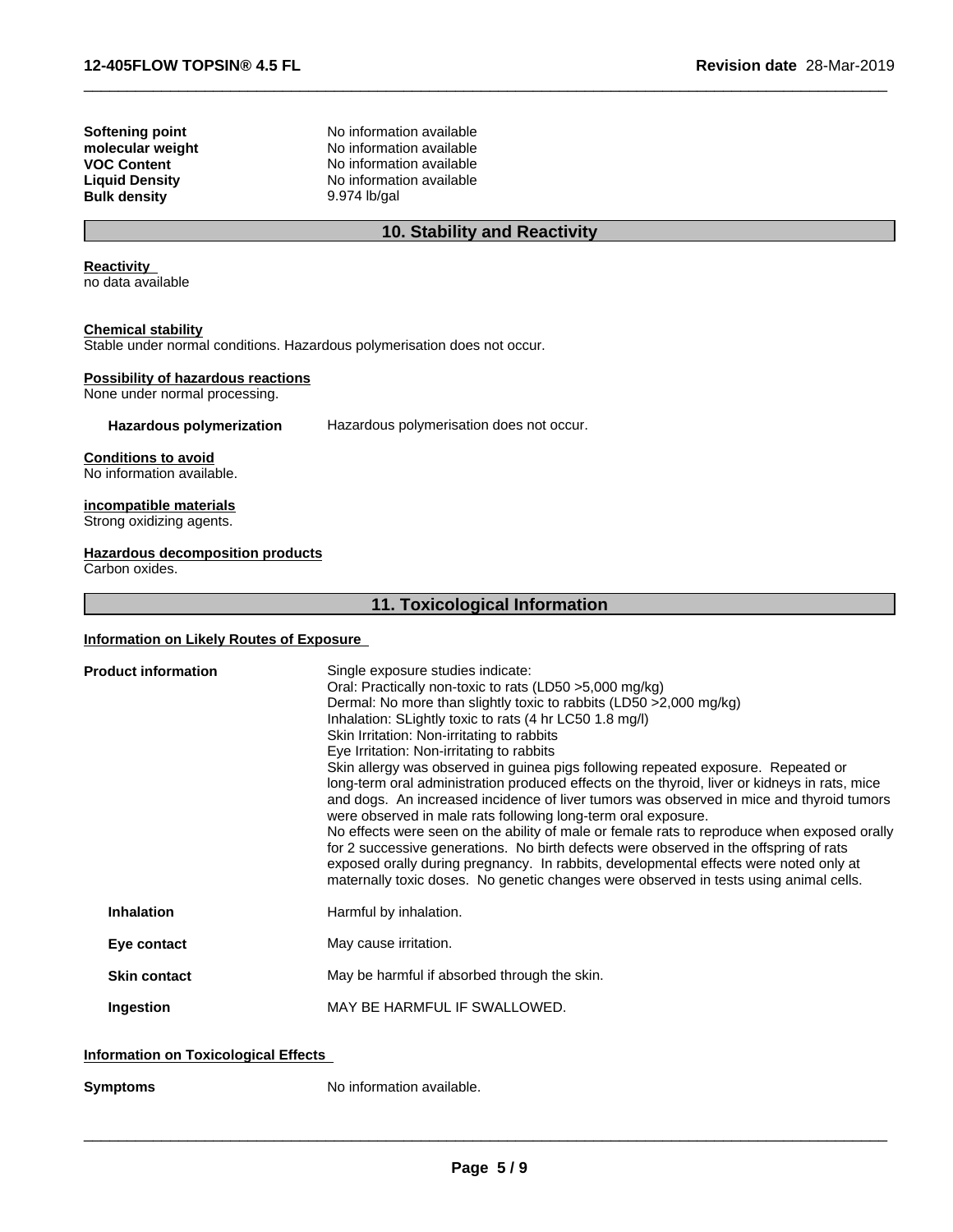#### **Delayed and immediate effects as well as chronic effects from short and long-term exposure**

| <b>Sensitization</b>            | No information available.                                  |
|---------------------------------|------------------------------------------------------------|
| <b>Mutagenic effects</b>        | no data available.                                         |
| Carcinogenicity                 | There are no known carcinogenic chemicals in this product. |
| <b>Reproductive effects</b>     | Not Available.                                             |
| <b>STOT - Single Exposure</b>   | no data available.                                         |
| <b>STOT - Repeated Exposure</b> | no data available.                                         |
| <b>Chronic toxicity</b>         | Avoid repeated exposure.                                   |
| <b>Aspiration hazard</b>        | No information available.                                  |

#### **Numerical Measures of Toxicity - Product information**

| LD50 Oral              | 5000 mg/kg (rat)          |
|------------------------|---------------------------|
| <b>LD50 Dermal</b>     | > 2000 mg/kg (rat)        |
| <b>LC50 Inhalation</b> | 7.2 mg/l $(1 \text{ hr})$ |

# **12. Ecological Information**

 $\overline{\phantom{a}}$  ,  $\overline{\phantom{a}}$  ,  $\overline{\phantom{a}}$  ,  $\overline{\phantom{a}}$  ,  $\overline{\phantom{a}}$  ,  $\overline{\phantom{a}}$  ,  $\overline{\phantom{a}}$  ,  $\overline{\phantom{a}}$  ,  $\overline{\phantom{a}}$  ,  $\overline{\phantom{a}}$  ,  $\overline{\phantom{a}}$  ,  $\overline{\phantom{a}}$  ,  $\overline{\phantom{a}}$  ,  $\overline{\phantom{a}}$  ,  $\overline{\phantom{a}}$  ,  $\overline{\phantom{a}}$ 

#### **ecotoxicity**

Thiophanate methyl Carp 96 hr  $LC50 = 100$  mg/L Fiddler crab 96 hr LC50 =  $>560$  mg/L Bluegill 96 hr LC50 = 15.8 mg/L Daphnid 48 hr  $EC50 = 15.6$  mg/L Shrimp 96 hr LC50 = 25.1 mg/L Trout 96 hr LC50 - 2.2 mg/L Oyster 96 hr  $LC50 = 4.6$  ppm Highly toxic to catfish

#### **Persistence/Degradability**

no data available.

#### **Bioaccumulation/ Accumulation**

Does not bioaccumulate.

| <b>Chemical name</b>                            | Log Pow        |
|-------------------------------------------------|----------------|
| GXL<br>C-Benziosothiazolin-3-one (Proxel - 2. . | ں. ا<br>$\sim$ |
| 2634-33-5                                       |                |

#### **Other Adverse Effects**

no data available

| Waste Treatment Methods |                                                                                                                                                                                                                                                                                                                                                                      |
|-------------------------|----------------------------------------------------------------------------------------------------------------------------------------------------------------------------------------------------------------------------------------------------------------------------------------------------------------------------------------------------------------------|
| Waste Disposal Method   | Pesticide wastes are acutely hazardous. Improper disposal of excess pesticide or rinsate is<br>a violation of Federal law. If the wastes cannot be disposed of by use or according to label<br>instructions, contact your State Pesticide or Environmental Control Agency, or the<br>Hazardous Waste representative at the nearest EPA Regional Office for guidance. |
| Contaminated packaging  | Refer to product label.                                                                                                                                                                                                                                                                                                                                              |
|                         |                                                                                                                                                                                                                                                                                                                                                                      |

**13. Disposal Considerations**

# **14. Transport Information**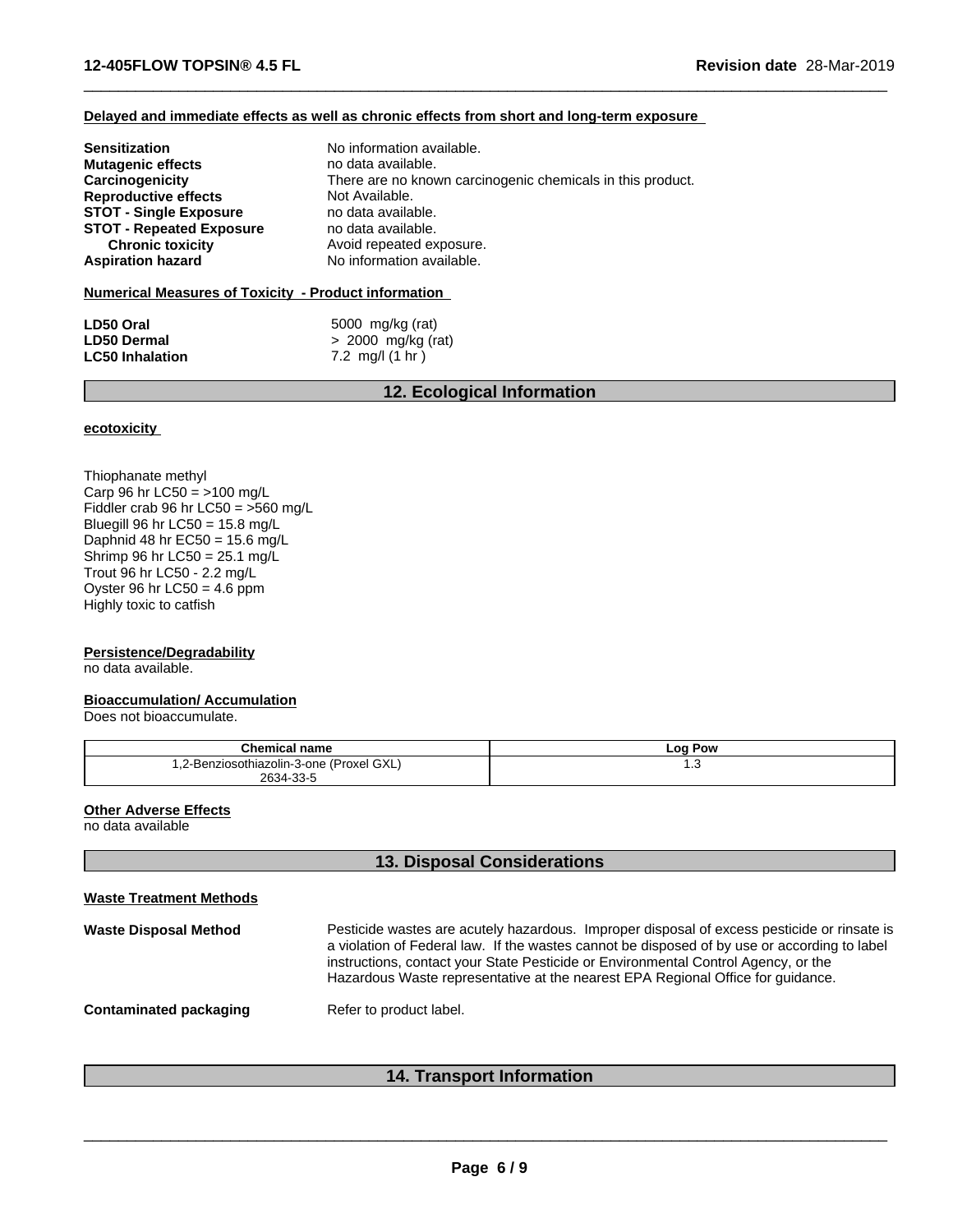| <b>DOT</b><br>UN/ID no.<br>Proper shipping name<br><b>Hazard class</b><br><b>Packing group</b><br><b>Reportable Quantity (RQ):</b> | <b>UN3082</b><br>Environmentally hazardous substance, liquid, n.o.s (Thiophanate methyl)<br>9<br>PG III<br>10 lbs (Thiophanate methyl) |
|------------------------------------------------------------------------------------------------------------------------------------|----------------------------------------------------------------------------------------------------------------------------------------|
| <b>ICAO</b><br>UN/ID no.                                                                                                           | <b>UN3082</b>                                                                                                                          |
| Proper shipping name                                                                                                               | Environmentally hazardous substance, liquid, n.o.s (Thiophanate methyl)                                                                |
| <b>Hazard class</b><br><b>Packing group</b>                                                                                        | 9<br>PG III                                                                                                                            |
| <b>IATA</b>                                                                                                                        |                                                                                                                                        |
| UN/ID no.<br>Proper shipping name                                                                                                  | <b>UN3082</b><br>Environmentally hazardous substances, liquid, n.o.s (Thiophanate methyl)                                              |
| <b>Hazard class</b>                                                                                                                | 9                                                                                                                                      |
| <b>Packing group</b>                                                                                                               | PG III                                                                                                                                 |
| <b>IMDG</b>                                                                                                                        |                                                                                                                                        |
| UN/ID no.                                                                                                                          | <b>UN3082</b>                                                                                                                          |
| Proper shipping name<br><b>Hazard class</b>                                                                                        | Environmentally hazardous substances, liquid, n.o.s (Thiophanate-methyl)<br>9                                                          |
| <b>Packing group</b>                                                                                                               | PG III                                                                                                                                 |
| <b>Environmental hazards</b>                                                                                                       | This product contains a chemical which is listed as a marine pollutant according to<br><b>IMDG/IMO</b>                                 |

 $\overline{\phantom{a}}$  ,  $\overline{\phantom{a}}$  ,  $\overline{\phantom{a}}$  ,  $\overline{\phantom{a}}$  ,  $\overline{\phantom{a}}$  ,  $\overline{\phantom{a}}$  ,  $\overline{\phantom{a}}$  ,  $\overline{\phantom{a}}$  ,  $\overline{\phantom{a}}$  ,  $\overline{\phantom{a}}$  ,  $\overline{\phantom{a}}$  ,  $\overline{\phantom{a}}$  ,  $\overline{\phantom{a}}$  ,  $\overline{\phantom{a}}$  ,  $\overline{\phantom{a}}$  ,  $\overline{\phantom{a}}$ 

# **15. Regulatory Information**

This chemical is a pesticide product registered by the Environmental Protection Agency and is subject to certain labeling requirements under federal pesticide law. These requirements differ from the classification criteria and hazard information required for safety data sheets, and for workplace labels of non-pesticide chemicals. Following is the hazard information as required on the pesticide label:

| signal word                                  | CAUTION                                                                                                                                                                      |  |
|----------------------------------------------|------------------------------------------------------------------------------------------------------------------------------------------------------------------------------|--|
| <b>Ventilation Control</b>                   | PESTICIDE APPLICATORS & WORKERS THESE WORKERS MUST REFER TO<br>PRODUCT LABELING AND DIRECTIONS FOR USE IN ACCORDANCE WITH EPA<br>WORKER PROTECTION STANDARD 40 CFR PART 170. |  |
| Harmful if inhaled or absorbed through skin. |                                                                                                                                                                              |  |
| International Inventories                    |                                                                                                                                                                              |  |

| <u>IIII CHIQUUIQI IIIV CHUU ICS</u> |             |
|-------------------------------------|-------------|
| <b>USINV</b>                        | Present     |
| <b>DSL/NDSL</b>                     | Present     |
| EINECS/                             | Not Present |
| <b>ELINCS</b>                       |             |
| <b>ENCS</b>                         | Not Present |
| China                               | Present     |
| <b>KECL</b>                         | Present     |
| <b>PICCS</b>                        | Present     |
| <b>AICS</b>                         | Present     |
| <b>TSCA</b>                         | Not Present |
|                                     |             |

 **TSCA** - United States Toxic Substances Control Act Section 8(b) Inventory

 **DSL/NDSL** - Canadian Domestic Substances List/Non-Domestic Substances List

 **EINECS/ELINCS** - European Inventory of Existing Commercial Chemical Substances/EU List of Notified Chemical Substances  **ENCS** - Japan Existing and New Chemical Substances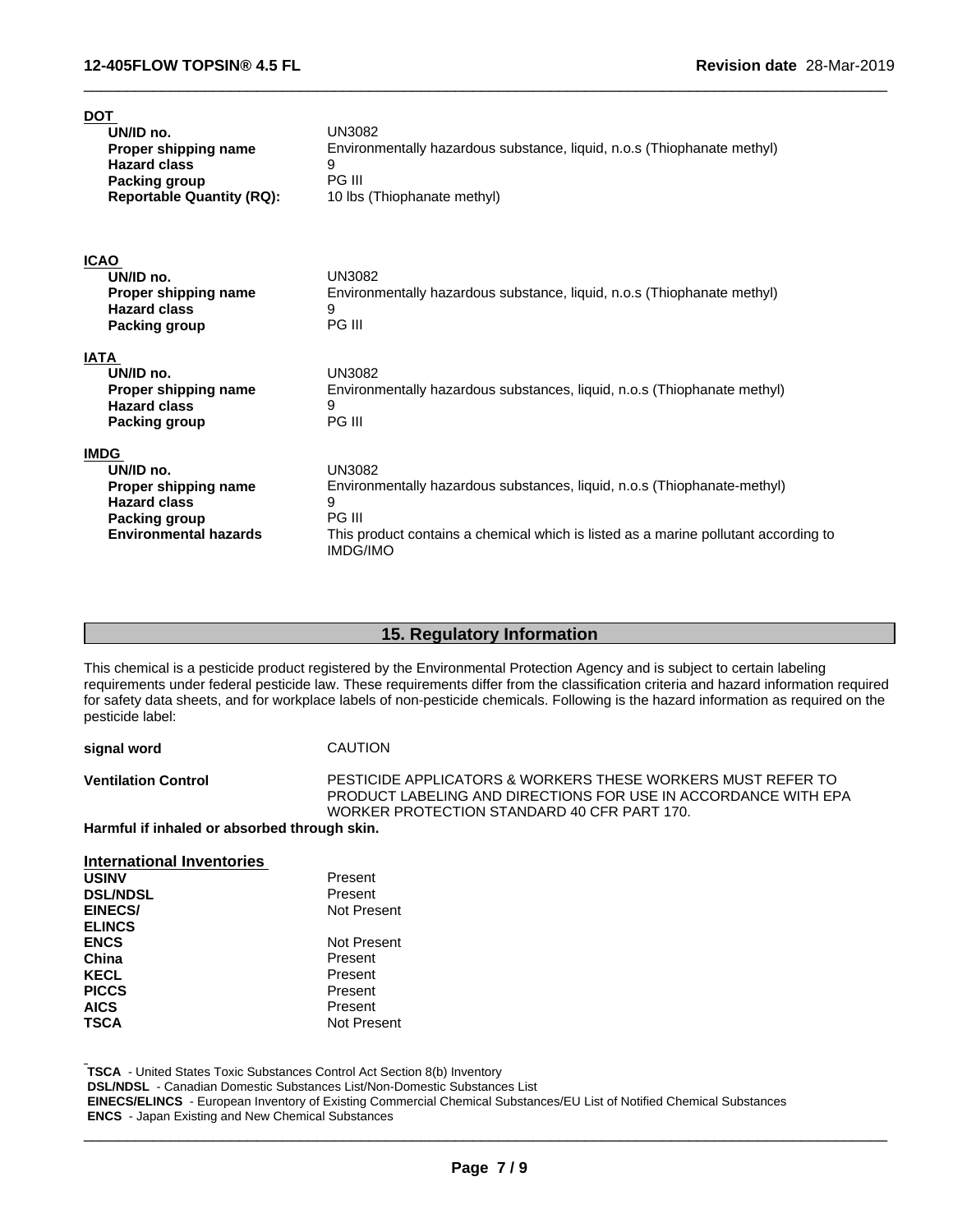**IECSC** - China Inventory of Existing Chemical Substances

- **KECL**  Korean Existing and Evaluated Chemical Substances
- **PICCS**  Philippines Inventory of Chemicals and Chemical Substances

 **AICS** - Australian Inventory of Chemical Substances

#### **Federal Regulations**

#### **SARA 313**

Section 313 of Title III of the Superfund Amendments and Reauthorization Act of 1986 (SARA). This product contains a chemical or chemicals which are subject to the reporting requirements of the Act and Title 40 of the Code of Federal Regulations, Part 372:

 $\overline{\phantom{a}}$  ,  $\overline{\phantom{a}}$  ,  $\overline{\phantom{a}}$  ,  $\overline{\phantom{a}}$  ,  $\overline{\phantom{a}}$  ,  $\overline{\phantom{a}}$  ,  $\overline{\phantom{a}}$  ,  $\overline{\phantom{a}}$  ,  $\overline{\phantom{a}}$  ,  $\overline{\phantom{a}}$  ,  $\overline{\phantom{a}}$  ,  $\overline{\phantom{a}}$  ,  $\overline{\phantom{a}}$  ,  $\overline{\phantom{a}}$  ,  $\overline{\phantom{a}}$  ,  $\overline{\phantom{a}}$ 

#### **CERCLA**

Not applicable

| <b>Chemical name</b> | RQ    | <b>EHS RQs</b><br>CERCLA | D.<br>טא                                     |
|----------------------|-------|--------------------------|----------------------------------------------|
| Thiophanate-methyl   | 10 lb |                          | 10 lb final RQ RQ 4.54 kg final<br><b>RQ</b> |
| 23564-05-8           |       |                          | Df<br>πc                                     |
| <b>CERCLA</b>        |       |                          |                                              |

| -----------                                  |           |
|----------------------------------------------|-----------|
| Component                                    | DC.<br>טא |
| Thiophanate-methyl                           | טו טו     |
| 45<br>23564<br>-05-8<br>ں ے<br>$\rightarrow$ |           |
| <b>CADA Basilist BO</b>                      |           |

#### **SARA Product RQ** 0

#### **RCRA**

| Component                 | <b>D Series Wastes</b><br><b>RCRA</b> | <b>RCRA</b><br><b>P Series Wastes</b> | U Series Wastes<br><b>RCRA</b> |
|---------------------------|---------------------------------------|---------------------------------------|--------------------------------|
| Thiophanate-methyl        |                                       |                                       | U409                           |
| 45<br>23564-0<br>$-05-8($ |                                       |                                       |                                |

#### **Pesticide Information**

#### **State Regulations**

California Proposition 65 This product contains the following Proposition 65 chemicals:

| Component                     | .<br><b>Nor</b><br>. corrosive chemical tvpe<br>n-additive. |  |
|-------------------------------|-------------------------------------------------------------|--|
| hiophanate-methyl             | Female<br>: Reproductive                                    |  |
| 45<br>23564-<br>. JO-81<br>ຯບ | Male<br>Reproductive                                        |  |

#### **State Right-to-Know**

| Chemical<br>া name         | Massachusetts | New<br>Jersev | Pennsylvania | <b>Illinois</b> | Island<br>10ae |
|----------------------------|---------------|---------------|--------------|-----------------|----------------|
| phanate-methvl -<br>. hiop |               |               |              |                 |                |
| -05-8<br>23564-0           |               |               |              |                 |                |

# **International regulations**

**U.S. EPA Label information**

**EPA Pesticide registration number** 8033-122-70506

# **16. Other Information**

**NFPA HEALTH** 1 **flammability** 0 **Instability** 0

 $\overline{\phantom{a}}$  ,  $\overline{\phantom{a}}$  ,  $\overline{\phantom{a}}$  ,  $\overline{\phantom{a}}$  ,  $\overline{\phantom{a}}$  ,  $\overline{\phantom{a}}$  ,  $\overline{\phantom{a}}$  ,  $\overline{\phantom{a}}$  ,  $\overline{\phantom{a}}$  ,  $\overline{\phantom{a}}$  ,  $\overline{\phantom{a}}$  ,  $\overline{\phantom{a}}$  ,  $\overline{\phantom{a}}$  ,  $\overline{\phantom{a}}$  ,  $\overline{\phantom{a}}$  ,  $\overline{\phantom{a}}$ 

**Physical hazard** -

**Preparation Date** 10-May-2015 **Revision date** 28-Mar-2019 **Revision Summary** Update section 2 Update section 11

**Disclaimer**

UPL NA Inc. believes that the information and recommendations container herein (including data and statements) are **accurate as of the date hereof. NO WARRANTY OF FITNESS FOR ANY PARTICULAR PURPOSE, WARRANTY OF MERCHANTABILITY, OR ANY OTHER WARRANTY, EXPRESSED OR IMPLIED, IS MADE CONCERNING THE INFORMATION PROVIDED HEREIN. The information provided herein relates only to the specific product designated and** may not be valid where such product is used in combination with other materials or in any process. Further, since the conditions and methods of use are beyond the control of UPL NA Inc. and UPL NA Inc. expressly disclaims any and all